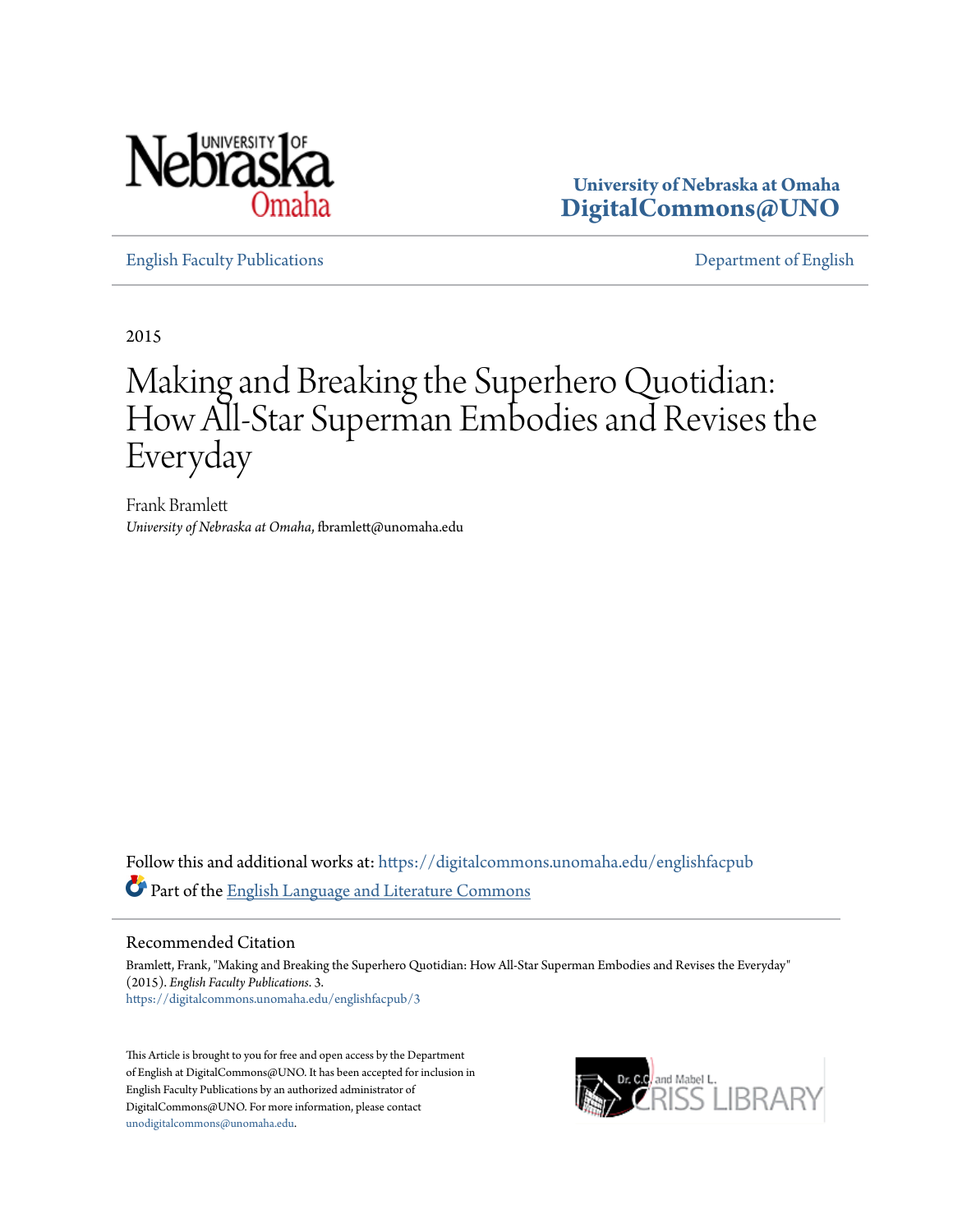# ImageTexT: Interdisciplinary Comics Studies





# Making and Breaking the Superhero Quotidian: How All-Star Superman Embodies and Revises the Everyday

By Frank Bramlett

# Abstract

1 This essay explores the idea of the everyday in *All-Star Superman* by Grant Morrison and Frank Quitely. Scholars identify the everyday, or the quotidian, as including routine behaviors and ingrained assumptions (e.g., Borland and Sutton), and the construct of the quotidian as culture has been explored in comics (Bramlett). Depending on circumstances, characters may navigate the Metropolis cityscape or the Kent farm, take trips to the moon, explore the *Daily Planet* office building, and meet otherworldly heroes and villains. Even though much of the world of the superhero is extraordinary and wondrous to readers, the characters themselves nevertheless have a day-to-day lived experience that qualifies as their own quotidian. This essay demonstrates how Morrison and Quitely use the extraordinary, the remarkable, and the unexpected to highlight yet ultimately overturn the story of Superman's day-to-day practices and expectations.

keywords: superhero, quotidian, everyday, Grant Morrison, All-Star Superman

# Introduction

2 The world inside of a comic articulates a conception of the quotidian, a sense of the everyday, which contains all those elements in daily life that are so common and predictable that they may go unnoticed. In their study of gender and economics in Argentina, Elizabeth Borland and Barbara Sutton define quotidian as everyday practices and expectations (701). In essence, the quotidian is very similar to the unremarkable. Within most any comic, readers find that characters create a culture by engaging in a range of social practices, what Erving Goffman describes as performance (15). Many of these social practices comprise meaningful symbolic interaction, often in the sense of the everyday or the quotidian (Bramlett 2-3). These social practices, especially social interaction between characters, are what help readers recognize conventions in comics, for example, those with well-known characters like Superman and Lois Lane. This essay examines *All-Star Superman* for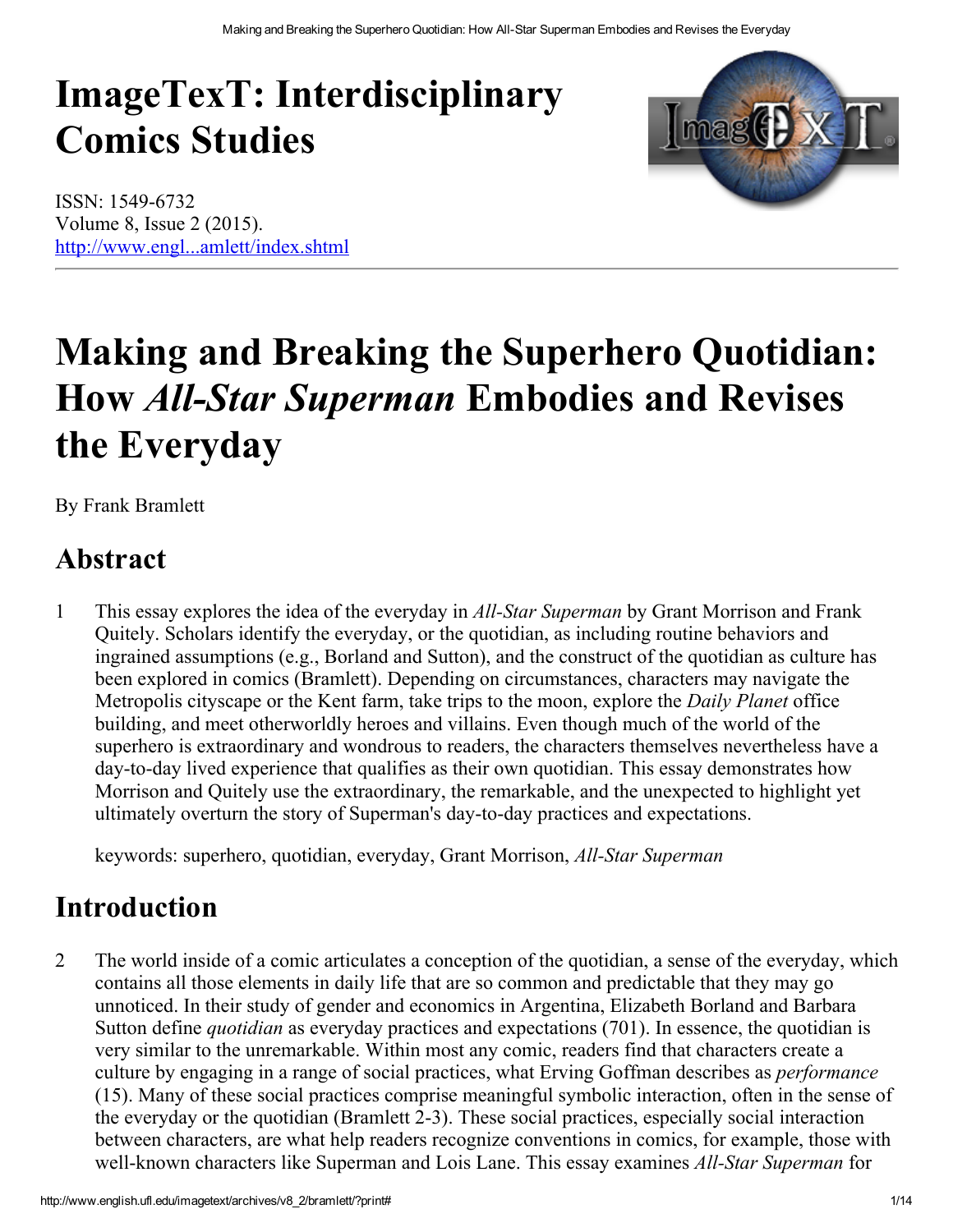evidence of the quotidian as it exists within the comic, drawing in part on notions of interaction and routine (Goffman).

- 3 Created by Jerry Siegel and Joe Shuster, the character of Superman first appeared in 1938 in Action Comics, and for decades on end has exerted extraordinary influence on comic books as well as other media like television and film. Some scholars claim that it could be "the most important comic book in the industry's history" (Duncan and Smith 32). Marc Singer explores a range of works by Morrison and how they vary between realistic and fantastic. He argues that Morrison's Superman resists the 'realistic' Superman of earlier time periods. While Singer acknowledges Morrison's "gestures towards quotidian realism," especially in early comics like *Captain Clyde*, a Glasgowbased superhero (25), his discussion does suggest that his use of the term 'realistic' signals something about audience expectations and the extent that Superman's lived experience aligns with a believable lived experience in the audience's reality.
- 4 Audience expectation is an important element to consider because publishers sometimes make decisions about the story or the characters based on readership. In his essay on war-time Superman, Ian Gordon argues that because "Superman's immense power could readily defeat all challenges in the real world, … DC curtailed his field of action" around the time of World War II (2). In fact, the range of behaviors that Superman can engage in is limited not just because DC wanted to maintain a sense of his moral character but also because DC "adhered to the [U.S.] government's view of the war as democracy in action" (Gordon 3). However, consideration of readers' quotidian lies outside the scope of this essay, so the analysis will focus on the world within the comic and the social practices and identities found therein.
- 5 To establish what the quotidian means for Superman, this essay will look at conventions of superheroes (Coogan; Reynolds) as they are instantiated in *All-Star Superman*, e.g., mission, powers, and identity. Then, using Goffman's notion of performance, the essay will explore various episodes of *All-Star Superman* to demonstrate the tension between Superman's quotidian on the one hand and a sense of the extraordinary and traumatic on the other. Even though Morrison and Quitely cover a lot of familiar territory in their telling of the Superman story, the framework they create is Superman's journey to the sun to save the crew of a scientific expedition. As a result of fatal exposure to solar radiation, Superman begins to die. Thus, Superman is portrayed as experiencing an extensive, life-changing trauma. This trauma shakes his everyday experience to its core and causes him to revise his understanding of his day-to-day living, as well as his interactions with a host of friends, enemies, and loved ones.

# Defining the superhero quotidian

6 The quotidian of the superhero harmonizes with the very definition of superheroes (Reynolds; Coogan), and includes mission, powers, and identity, among other elements. Coogan points out that the superhero's mission is "prosocial and selfless, which means that his [or her] fight against evil must fit in with the existing, professed mores of society and must not be intended to benefit or further his [or her] own agenda" (77). Citing *Action Comics* #1, Coogan writes that "Superman's mission is to be a 'champion of the oppressed … sworn to devote his existence to helping those in need'" (Siegel qtd. in Coogan 77). In the case of Superman, his day-to-day actions and behaviors involve helping others, to the point that he expects to be needed. While his mission may have remained more or less stable over time, Superman's powers have changed significantly over time. In Action Comics #1, "Superman displays super-strength, super-speed, super-leaping, and invulnerability" (Coogan 78). In the intervening decades, Superman's powers have increased in number and in intensity, and it seems to be the development and maturation of the continuity that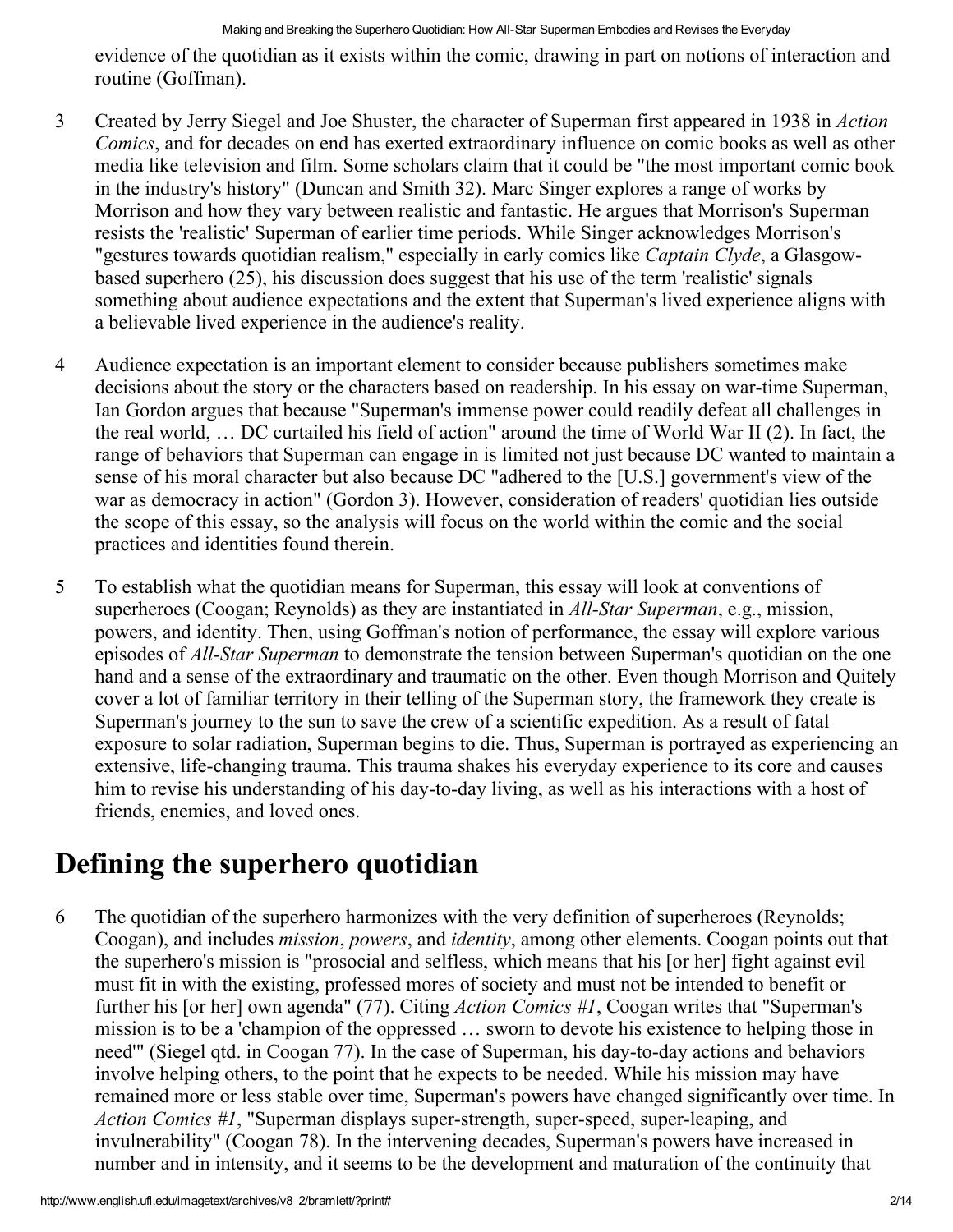allows the increase (Reynolds 10). As more stories were told about Superman, as more details were built into the overarching narrative, readers encounter more strength and more speed but also additional abilities like flight and X-ray vision. Superman's *identity* is complex: he is an alien from another world; he grew up on a farm as Clark Kent and later became a newspaper reporter; and he performs his mission as a super-powered hero. What superheroes accomplish is seen as extraordinary and wondrous in the eyes of onlookers, the participants in the comic who observe the superhero's actions. But these same feats are often taken for granted and seen as ordinary by the superheroes themselves. They live their lives in two identities, their superhero guise and their alterego guise. In other words, they manage their mission, powers, and identities in such a way that it becomes a sort of routine, something that they expect from their lives on a regular basis.

- 7 In addition to mission, powers, and identity, however, we should add to this definition with the goal of understanding the ways that superheroes live their day-to-day lives. Bramlett argues that " [c]omics illustrate the quotidian to a high degree; in fact, the everydayness of social actions and the culture of any given comic exist in a reflexive relationship, each supporting the other and inextricably bound up in the presentation of characters, dialogues, settings and narratives" (2). In this sense, some comics may present quotidian realities that align very closely with the quotidian of readers while other comics may present worlds that differ in important ways from our own. Superhero comics seem to blend expectations and routines from the world of the reader with those that seem extraordinary, rare, or even alien. In the case of *All-Star Superman*, Morrison and Quitely draw on traditional elements of Superman stories, a choice which helps readers feel at home with what they're reading. But as Marc Singer notes, they do not "merely survey the most popular parts of the Superman franchise" (256). In fact, *All-Star Superman* "assembles an eclectic pastiche of every era of Superman history" but Singer adds that "Morrison contributes new characters like Leo Quintum and Zibarro, ensuring that the Superman story continues to grow in the twenty-first century" (Singer 258). It is the use of these traditional elements that helps establish and maintain the quotidian existence that Superman lives, and it is the introduction of new characters and novel situations that help readers see the revision of Superman's quotidian.
- 8 In the everyday, the unremarkable, Superman plays certain roles and engages in certain performances that occur with a high degree of regularity. Erving Goffman discusses the way that people present themselves in everyday life, using the metaphor of dramaturgy to theorize about identity and interaction, among other things. For Goffman, "a 'performance' may be defined as all the activity of a given participant on a given occasion which serves to influence in any way any of the other participants" in the context  $(15)$ . He explains that a "pre-established pattern of action which is unfolded during a performance and which may be presented or play through on other occasions may be called a 'part' or 'routine'" (16). Further, social relationships arise "[w]hen an individual or performer plays the same part to the same audience on different occasions" (Goffman 16). We can conclude that "social role" involves "one or more parts and that each of these parts may be presented by the performer on a series of occasions to the same kinds of audience or to an audience of the same persons" (16). These concepts help explain the continuity of the Superman franchise generally, but also, as will be shown below, they help illuminate the radical shift in the quotidian that Superman experiences in *All-Star Superman*.
- 9 In comics studies, a number of scholars have offered definitions of the superhero, positing characteristics that seem common in superhero comics. Richard Reynolds developed what he called a working definition of the superhero genre (Reynolds 16), constructing a list of seven motifs from the first ever superhero comic. Two of those seven principles are particularly germane here because they address the superhero and the everyday. One principle is that "[t]he extraordinary nature of the superhero will be contrasted with the ordinariness of his surroundings" (16). Goffman posits that participants carry out their performances in the "'front' … which regularly functions in a general and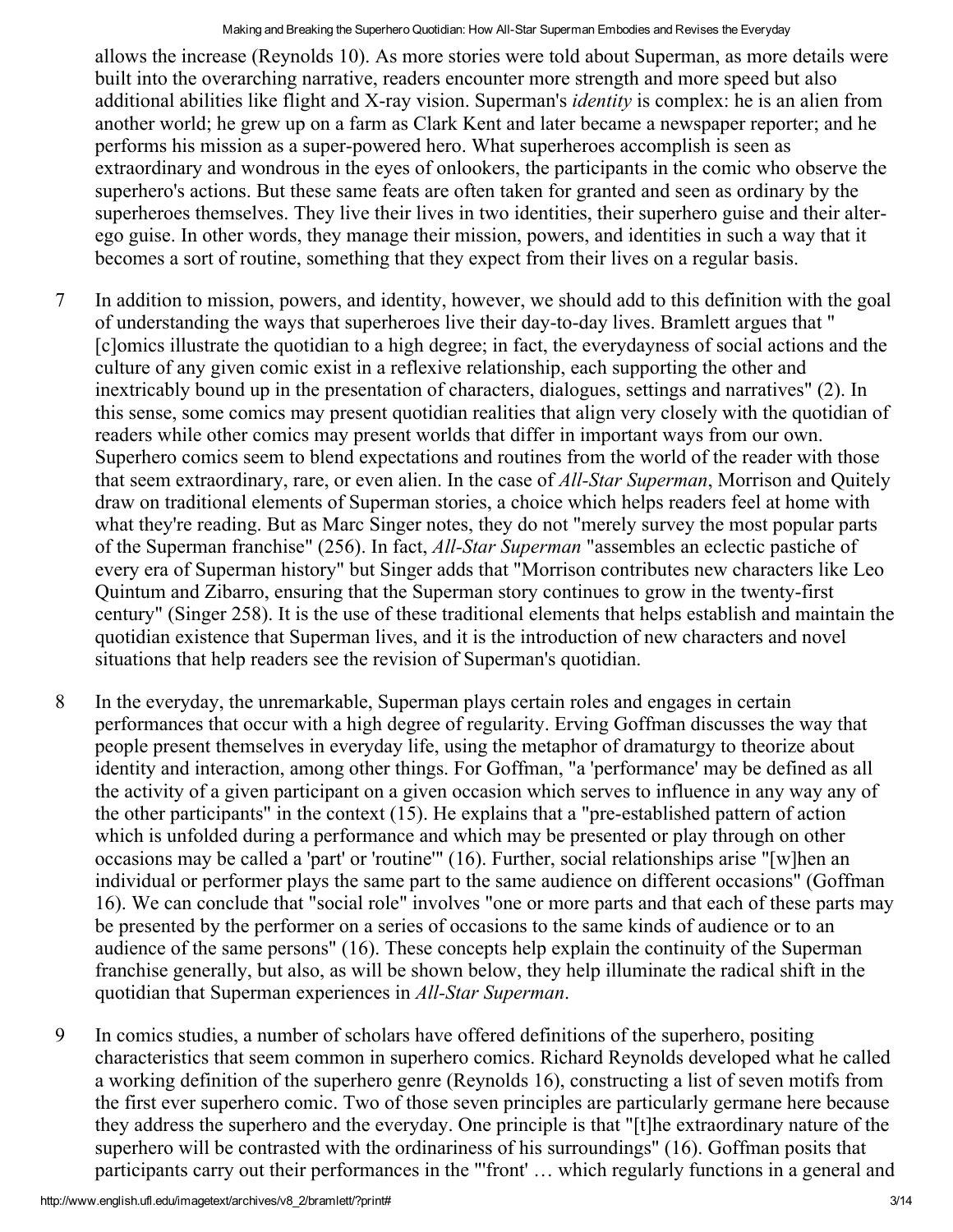fixed fashion to define the situation for those who observe the performance" (22). Alternatively, the "front" is the conceptual/physical space where the performance occurs. Superman's front encompasses those locations and surroundings where he fights crime and saves people's lives, and Goffman locates those surroundings in the notion of setting:

involving furniture, décor, physical layout, and other background items which supply the scenery and stage props for the spate of human action played out before, within, or upon it. A setting tends to stay put, geographically speaking, so that those who would use a particular setting as part of their performance cannot begin their act until they have brought themselves to the appropriate place and must terminate their performance when they leave it. (22)

In his guise as a superhero, though, Superman's settings can be virtually any place where he is needed as an agent of justice or goodness: city streets, Lex Luthor's headquarters, the Underverse, among countless others. One exception to Reynold's motif that compares the extraordinary superhero and the mundane surroundings seems to be the Fortress of Solitude, as much of its contents are indeed otherworldly and extraordinary. Even the key to the door is "made of superdense dwarf star material and weighs half a million tons" (Morrison 35). No matter what Superman wears or what his posture is, the Mirror of Truth shows him only one reflection: the 'true' Superman  $(44-45)$ .

- 10 Another motif proposed by Reynolds makes a comment on the everyday of superhero comics: "the extraordinary nature of the hero will be contrasted with the mundane nature of his alter-ego" (Reynolds 16). As a mild-mannered reporter, Clark Kent works hard to fit in with the humans around him, at times appearing less than dexterous in order to keep up this guise. As the alter-ego, Clark Kent can visit most (all?) the same settings that Superman can, but the guise (the social roles) are differentiated because of the expectations Superman has of himself (to maintain his secret identity) and expectations other characters in the story have (they don't expect Superman to write stories for the Daily Planet and they don't expect Clark Kent to save the world). In other words, the nature of the alter-ego is made clear: when Clark Kent leaves a certain setting, he might terminate his performance and step into the social role of Superman instead.
- 11 A second part of the front that Goffman identifies has to do not with the settings the participant occupies but instead involves the characteristics that function together to point to the identity of the participant:

As part of the personal front we may include: insignia of office or rank; clothing; sex, age, and racial characteristics; size and looks; posture; speech patterns; facial expressions; bodily gestures; and the like. Some of these vehicles for conveying signs, such as racial characteristics, are relatively fixed and over a span of time do not vary for the individual from one situation or another. On the other hand, some of these sign vehicles are relatively mobile or transitory, such as facial expression, and can vary during a performance from one moment to the next. (Goffman 24)

This notion of front of course is very complex in regard to superheroes because of the clear and needful distinction between the superhero identity and the alter-ego. In *All-Star Superman*, Morrison and Quitely successfully manage this mixture of settings and personal front, portraying the complexities of how Superman's and Clark Kent's identities are constituted.

12 Many scholars of discourse, culture, and identity argue that social identities are "discursively constituted" (Butler 3), and this would certainly be true of characters within the world of a comic. To a certain degree, however, the performed quotidian of Clark Kent is artifice. In the notes at the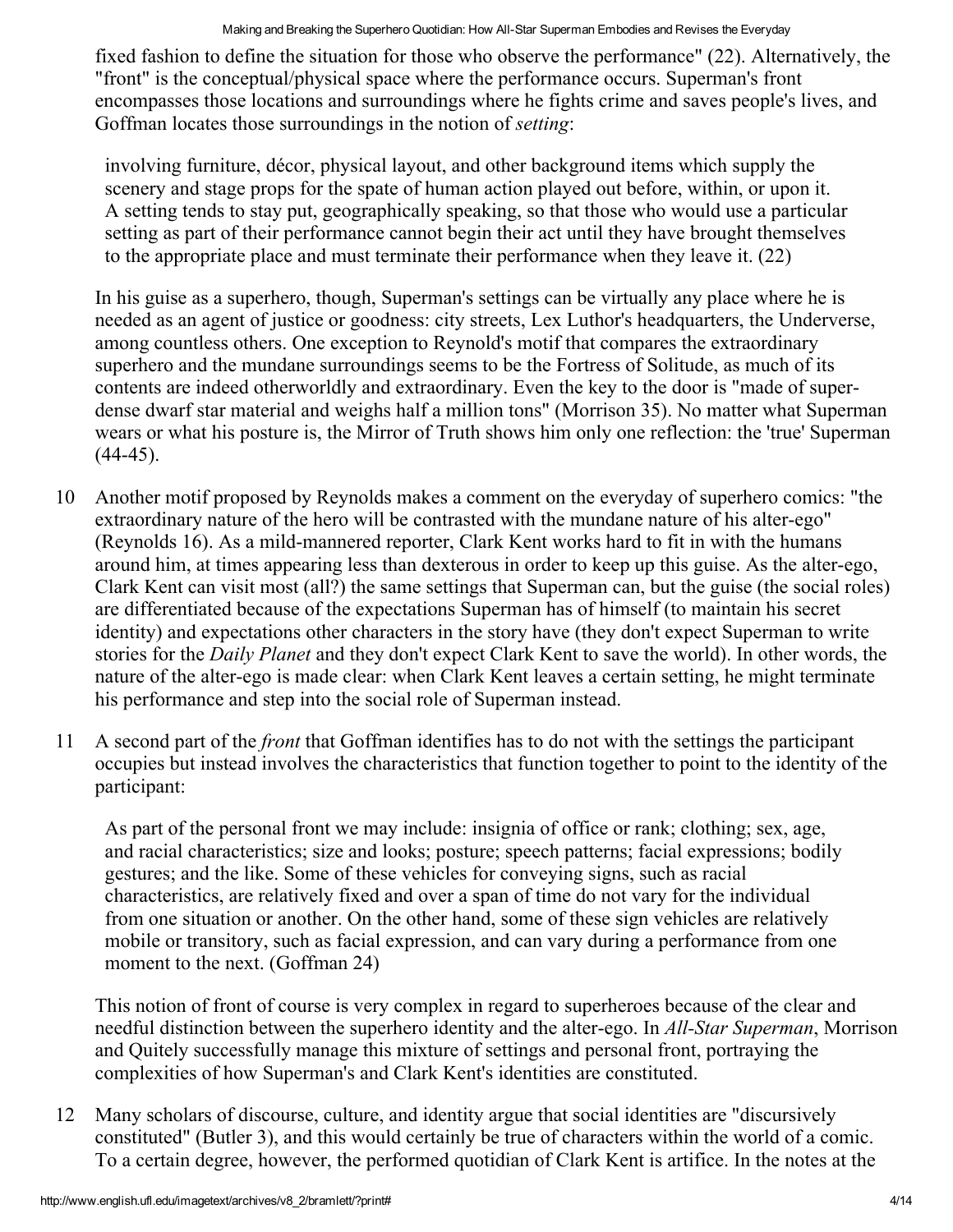end of the collected volume of *All-Star Superman*, Morrison explains the motivation that he and Quitely had for rendering Clark the way they did:

We wanted his disguise to seem plausible. Generally, Clark Kent is shown as a tall, wellbuilt man whose only real difference from Superman is his slicked-back hair and bottle top glasses. We decided Superman could release his posture so that his shoulders slumped, his spine curved and his belly stuck out. He could give himself pigeon toes. Rather than a cowardly, sickly *milquetoast*, we decided to make Clark too BIG for his environment. He's playing the part of a hulking farm boy who's used to wide open spaces and can't help bumping into things or tripping over people in the big city. We also decided that each time Clark did something clumsy, he would actually be saving someone's life. Even as Kent, Superman is never off-duty.

The renderings of Superman and Clark Kent, then, demonstrate Reynold's principle of the difference between superhero and alter-ego, and they also demonstrate Goffman's notion of personal front.



Figure 1 Frank Quitely's comparison sketch of Clark Kent and Superman.

13 In order to inhabit two different social roles, Superman has to differentiate his performance by using tools and other signs that set him apart from Clark Kent. This is an everyday task, a quotidian endeavor, and he succeeds nearly to perfection in *All-Star Superman*. However, in the scene when Clark enters the offices of the Daily Planet and ends up fighting Lex Luthor, Cat Grant notices how buff Clark looks (269). Later, when it is revealed that the man "dressed as Clark" is actually Superman, Cat Grant exclaims, "I knew it! Didn't I say he was way too buff to be Clark Kent? I give you the rear view!" (282). In a rare moment of subtle yet sexy humor, Superman acknowledges Cat's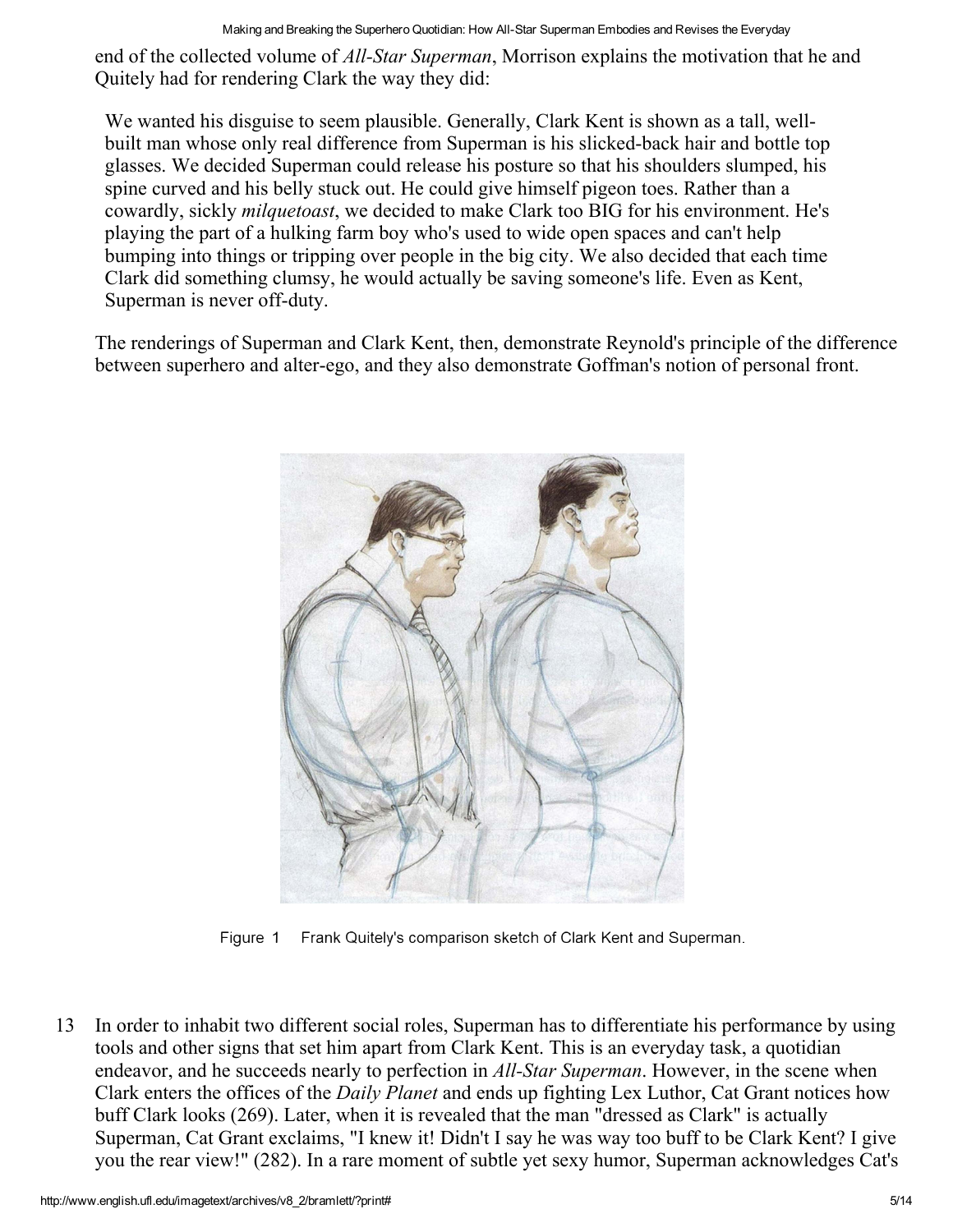- 14 This is not to say that all of Superman's and Clark Kent's actions and beliefs are entirely quotidian. One example to consider takes place in episodes seven and eight, when Superman has to engage with Bizarro World and the Underverse. Superman finds himself trapped on Bizarro World and is unable to escape because it begins to move into the Underverse, and he loses his powers because the light from the sun recedes "into the red end of the spectrum" and the "gravitational pull" increases (172). In some sense, the situation for Superman could be considered unremarkable because he very often finds himself at risk of losing his powers or at risk of being hurt or trapped. This is part of All-Star Superman but also of the overall Superman continuity as well: Superman faces challenges and has to overcome them.
- 15 In order to escape from Bizarro World, Superman has to enlist the help of the other Bizarro creatures who speak a kind of "backwards" English, meaning that they say the "opposite" of what they mean (see Figure 2). There is one exception to this, a creature who calls himself Zibarro: he feels isolated on Bizarro World because he is the only one who speaks "regular" English. One characteristic of note is that all the speech balloons produced by Bizarro creatures are black with white font, regardless of whether they speak "regular" or "opposite" English.



Figure 2 Superman learns to speak Bizarro English.

16 Superman tries to convince the Bizarro creatures to help him build a rocket, which will take him back to Earth. However, because he uses "incorrect" English, he cannot make himself understood. After some time, he realizes that he has to speak "opposite" English. Figure 2 shows Superman's successful communication with the Bizarro creatures, and they are convinced to help (186). At the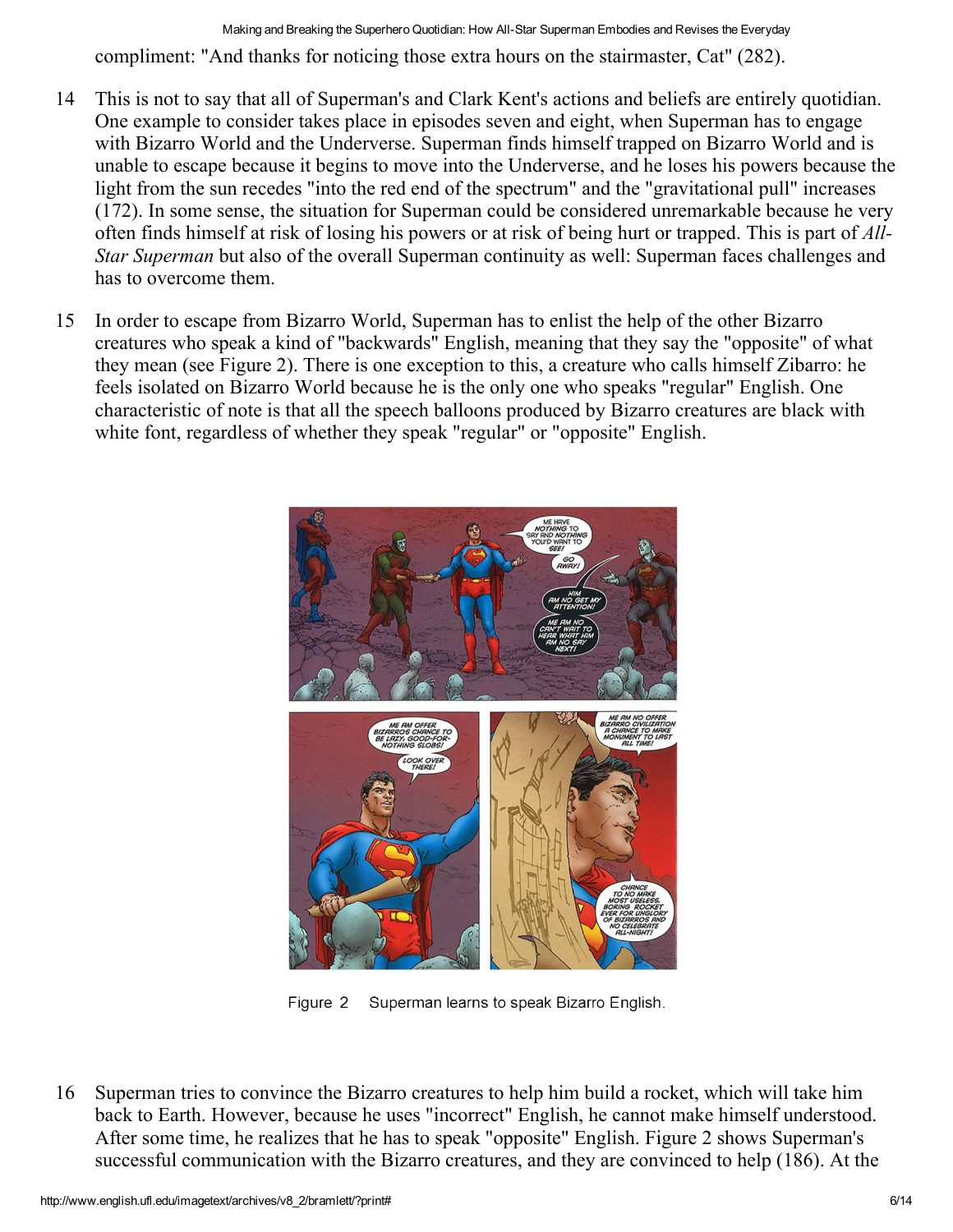end of the episode, when Superman is too weak to move under his own power, he taunts Super-Bizarro using "opposite" English, making him so upset that he picks up the rocket Superman is tied to and throws it off the planet. On this trajectory, it rises out of the Underverse and back toward Earth, the yellow sun giving Superman his powers back. Whether learning to speak a different kind of English can be considered quotidian, this is not the only situation in which Superman encounters "different" English. In *All-Star Superman* Episode 10, Superman opens a time capsule to discover a communication device with a recorded message, spoken in English from the 24th century. He decodes the message to discover that Solaris is on its way to do battle with Superman.

17 To this point, the essay has discussed what it means for Superman to live a quotidian existence. It has explored definitions of the superhero and has extended this definition toward incorporating notions of social practice, both daily routines and social interaction. The second half of the essay broaches one of the key narrative elements of *All-Star Superman*: that his impending death brings about dramatic change in the way he lives his daily life and what that means for accomplishing the extraordinary feat of saving the human race after he dies.

#### Revising the superhero quotidian

- 18 As defined earlier, the notion of the quotidian means the everyday, the unremarkable; the quotidian refers to everyday routines and expectations (Borland and Sutton 701). In the general Superman continuity, scripts contain stories in which the characters do what they usually do: Lois Lane and/or Jimmy Olsen get into some kind of trouble, and Superman gets them out of trouble. Lex Luthor creates trouble, and Superman has to undo it. In other words, these performers play their parts and engage in social interaction to the extent that they are commonplace and routine. But Morrison and Quitely go a step further than this: they also create a tension between the everyday routines and expectations that *Superman* stories share (this is the *Superman* continuity) and the extraordinary circumstances and feats we encounter within their story (these are the creative or unique elements of All-Star Superman).
- 19 With life being what it is, though, sometimes our day-to-day lived experience shifts because of a change in circumstances. This change could be making an important new friend; starting a new hobby; graduating from college and getting a job; changing jobs; moving to a new city; or getting married. What sets *All-Star Superman* apart is that it calls attention to Superman's quotidian existence by radically changing Superman's circumstances. After a highly condensed one-page Superman origin story told in four panels (7), Morrison begins the narrative with a scientist named Leo Quintum, who has journeyed with his crew to "steal fire from the sun" (21). But Quintum's scientific quest is doomed from the start because Lex Luthor sabotages it. Superman flies to the sun and rescues the crew, but his body absorbs so much solar energy that the cells in his body begin dying. Quintum explains to Superman that "Apoptosis has begun. Cell death. There can be only one outcome, even for you" (20). Essentially, Lex Luthor has succeeded in killing Superman with the very source of Superman's powers (21). When Superman finds out that he is dying, he realizes that his everyday existence has to change; in other words, his daily life—his quotidian—will shift because he knows the end of his life is coming. Superman's day-to-day living, his everyday life begins to shift as soon as he discovers his mortal wound. The expectations and routine practices of his quotidian experience shift to accommodate what Luthor did to kill him.
- 20 Abrupt changes in the quotidian have been traced by sociologists, anthropologists, linguists, and scholars in culture studies. In their study of gender and economics in Argentina, Borland and Sutton explore the economic crisis that spurred women into politics: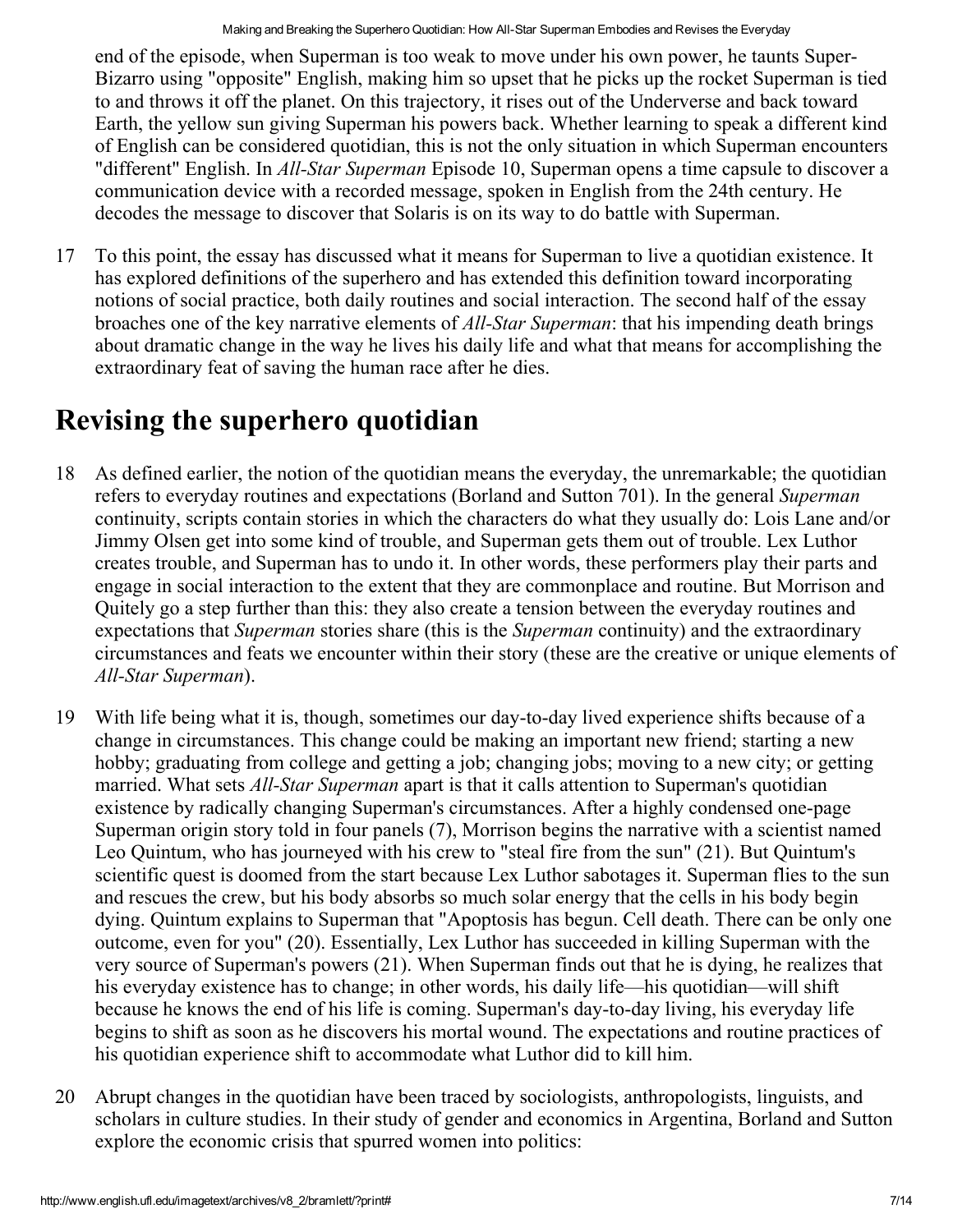Activism became a new quotidian that shaped the lives of women … and transformed women's experiences and perspectives about politics, gender relations, and themselves more generally. The [Argentine economic] crisis signifies a moment of both rupture and continuity, as many women drew on previous social frameworks (e.g., motherhood, activist experiences) while creating new ones, including new visions of women's roles in society. (702)

Borland and Sutton call this change "quotidian disruption," explaining that when it takes place, "both natural attitude and routine practices become problematic and confusing, and this is an impetus for mobilization" (703). Similarly, Ted Gournelos identifies an extreme form of change in the everyday and in his study ties it to trauma: "Trauma theory can allow us to understand those sets of discourses [resulting from instability] as maps guiding us toward possible locations of cultural agency and change" (524). In the context of death and dying, Yoshiko Matsumoto argues that people who engage in telling stories about a psychologically intense experience can soften the intensity by switching into a quotidian frame, "which includes and enhances those aspects of a scene that are reminiscent of everyday life and excludes aspects that signal heightened psychological intensity" (596).

- 21 Notions of trauma and shifts in the quotidian have been addressed in comics studies. Brandy Ball Blake explores the representation of trauma in Watchmen, exploring the interplay of the verbal and the visual and the expression of trauma in the "growing fear, the helplessness, and the isolation that mankind can experience during and after a traumatic event." Nina Mickwitz critiques media representations of transitions between the everyday and disaster, especially "implications of media and governmental responses to [Hurricane] Katrina" as represented in Josh Neufeld's AD New Orleans: After the Deluge (Mickwitz 87). Bramlett analyzes Exit Wounds by Rutu Modan to demonstrate that even though we often think of war as unusual or rare, people who live in the circumstance of war adjust their sense of expectation as well as their daily routines and behaviors. In other words, "[i]n the face of extraordinary change, actors adjust, and their day-to-day practices accommodate the new and bring about a different quotidian" (Bramlett 12).
- 22 Much of *All-Star Superman* relies on abrupt change to carry the story forward. As a result of Superman's exposure to solar radiation, some of the powers that he exhibits are new or are enhancements of powers he already has. In Episode 1, he protects Quintum's crew "by extending his own bioelectric field" (19). In laboratory tests, Quintum measures Superman's strength and estimates that it has at least tripled (20). In Episode 2, he discovers that he is immune to green kryptonite when Lois Lane shoots him with the kryptonite laser (50). Likewise in Episode 2, Superman says his strength was tripled but that his curiosity, imagination, and creativity have also been tripled, the combination of which Lois Lane refers to as his "super-intellect" (44). As evidence of his expanded mental powers, Superman explains to Lois Lane that he learned to sew and creates "traditional Kryptonian formal wear from the Fourth Age" (42). He also prepares a meal for Lois Lane and explains that "the menu is the actual one … from the Titanic" (42). It is also suggested that Superman's vision improves because he reads his own DNA code, comprising six billion letters (51). In any case, he applies himself to making a birthday gift for Lois Lane, which includes a liquid to give her superpowers for 24 hours as well as a costume made from light, indestructible thread (51). How should Superman feel to learn that he has new superpowers and that at least some of his previous abilities have been improved dramatically? His day-to-day existence, his quotidian experience of his superpowers has shifted in *All-Star Superman*.
- 23 To get at the effects that Superman's trauma has on his quotidian experience, we will borrow once more from Goffman's dramaturgy metaphor. Earlier in this essay, the notion of the "front" was used to articulate the setting and the identity that is essential for understanding Superman, both the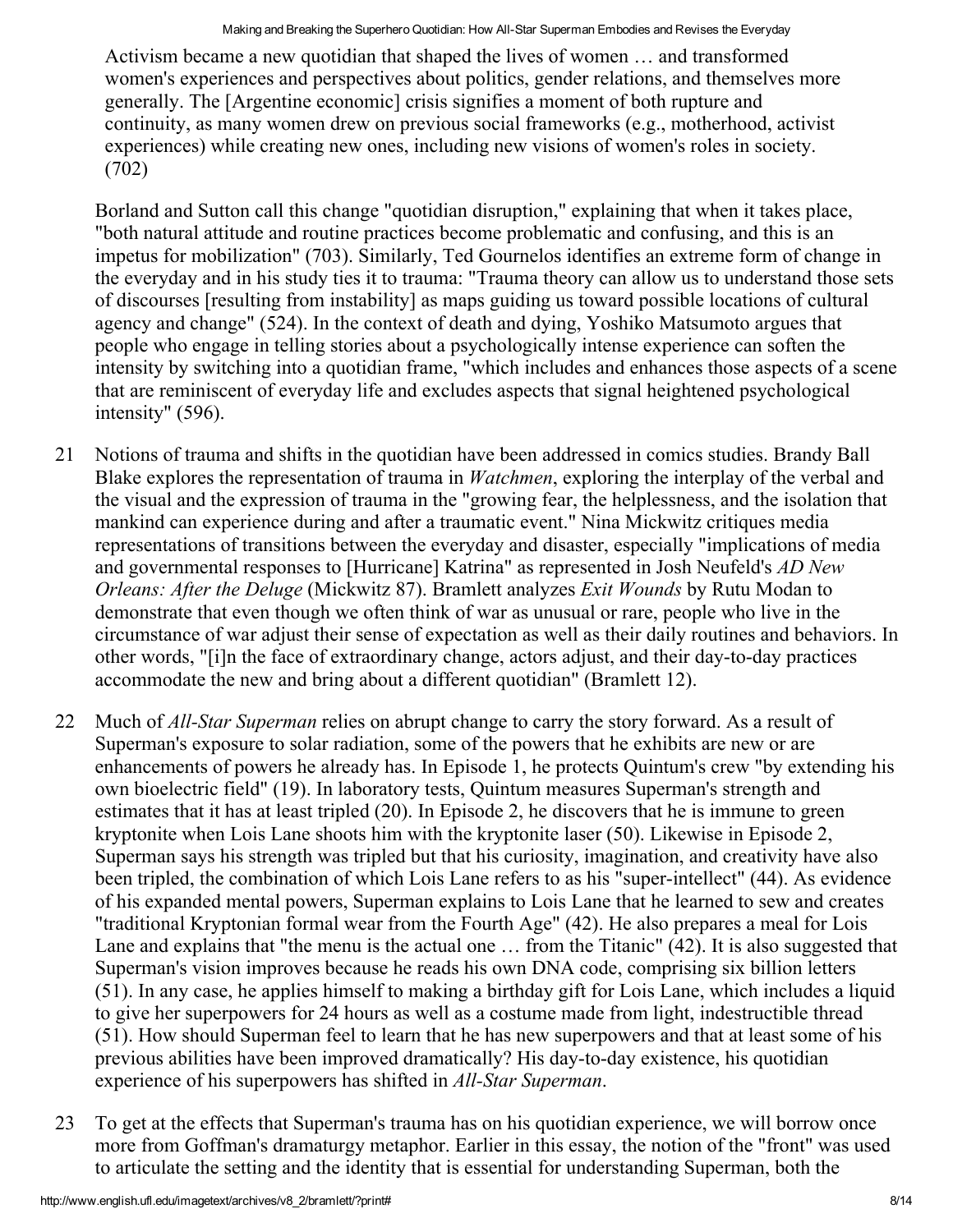character and the continuity. In contrast to the front, Goffman identifies back region or the "backstage":

A back region or backstage may be defined as a place, relative to a given performance, where … the capacity of a performance to express something beyond itself may be painstakingly fabricated; it is here that illusions and impressions are openly constructed. Here stage props and items of personal front can be stored in a kind of compact collapsing of whole repertoires of actions and characters. … Here the performer can relax: he can drop his front, forgo speaking his lines, and step out of character." (111-112)

For Superman, there are two identities in play: the superhero and the alter-ego. Both of these identities operate in a front region and also in a back region. Because of the traumatic trip to the sun, Superman maintains his normal quotidian practice: he interacts with Lex Luthor, he saves the world from an attack by the Bizarro World, he saves Lois Lane, and he prevents the suicide of a young girl named Regan. However, Superman's quotidian now shifts because the tasks that he has to complete increase in number and complexity. His backstage, where he can drop his front and step out of character, is occupied by complications of his impending death.

24 Before he dies, Superman must complete "twelve legendary super challenges" (227): for example, answer the unanswerable question; overcome the tyrant sun, Solaris; and create life. Some of these twelve labors are a result of the trauma he suffers. The reason he creates life is to see what kind of world humans would live in if there were no Superman (230). This shift in his quotidian, then, this attempt to save planet Earth in the long run, arises because Superman knows his death approaches. Leading up to Episode 10, Superman had completed seven of the twelve challenges. Readers get a glimpse of his state of mind through his internal monologue as he writes his will:

There's so little time left now. The end is getting closer and there are still so many things I've yet to achieve. The time-traveler Samson told me I'd complete twelve legendary super challenges before my death. … Each challenge, of course, brings me closer to my death. And by my reckoning I've accomplished seven so far. No time to lose. (227)

Superman identifies his final mission: fighting the tyrant sun, Solaris, and repairing the damage it did to the sun (257).

- 25 Within the context of the 12 challenges, it is important to remember that Superman's overarching mission is even more difficult. He wishes to find a way to continue helping the people of Earth even after he has gone. In this way, his goal meshes perfectly with that of Leo Quintum, who dedicates himself to "building a new race of superhumans in case ... anything ever happened to" Superman (22). The fatal dose of solar radiation has given Superman a new impetus, a new outlook on his life, and has initiated this quotidian disruption. What we find in *All-Star Superman* is that the quotidian existence that Superman expects has shifted, has evolved to accommodate a new focus that even Superman finds extraordinary and, quite possibly, terrifying.
- 26 Of all the front region and back region behaviors that Superman engages in, writing his will may be the most poignant. Although some characters know that he is dying (Leo Quintum, and later, Lois Lane), Superman labors to complete his last will and testament alone. The work is so intensive that he begins to perspire, with drops of sweat pouring off his brow, and he gazes intently at his finger tips, watching thousands of cells die each second (227). (See figure 3.) He also perspires from exertion when he is trapped in Bizarro World (187). Of course the exertion in Bizarro world is physical, yet the work of writing his will is emotional, psychological.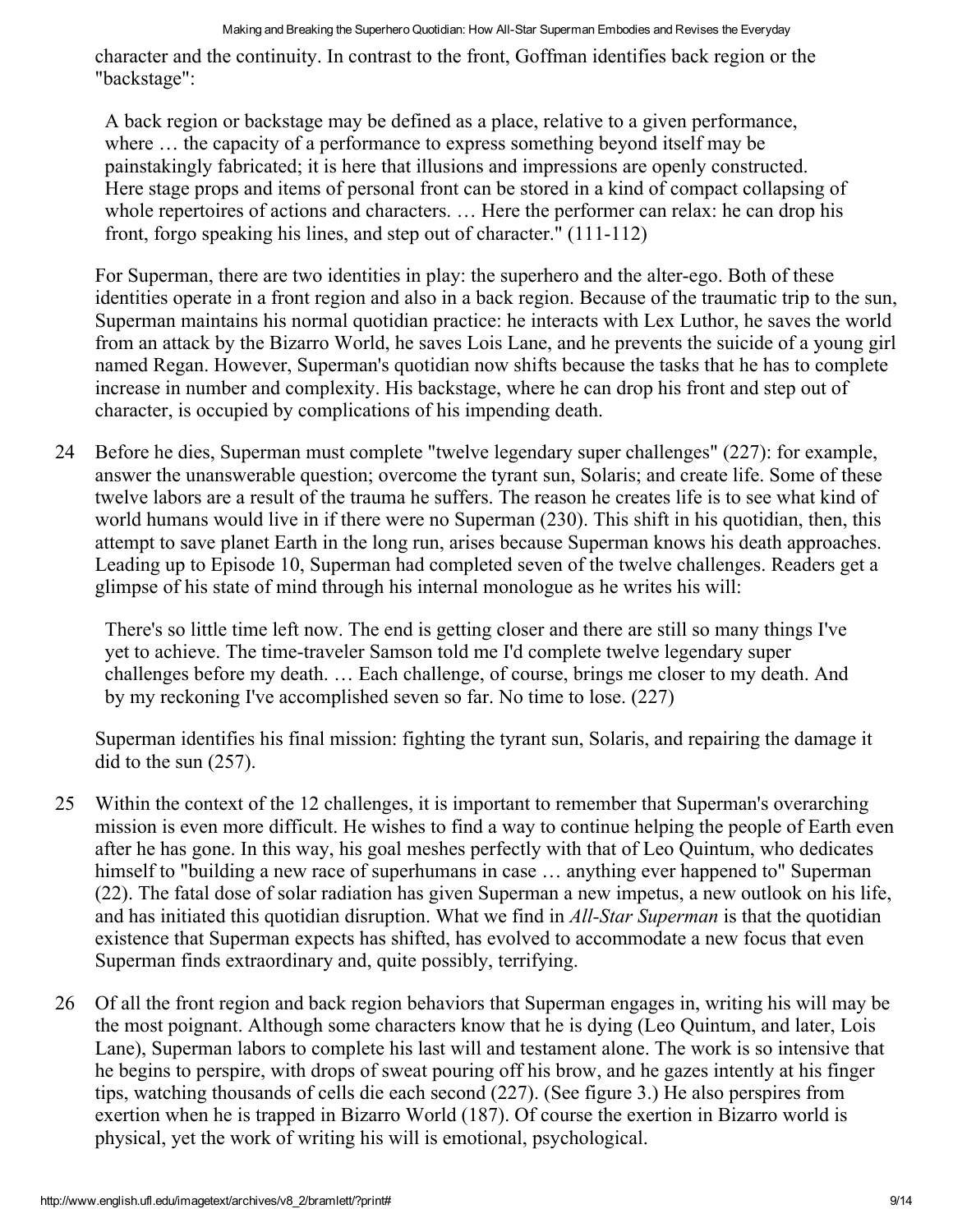

Figure 3 Superman feels an intense urgency to complete his work.

- 27 Although there are many social practices that shed light on Superman's revised quotidian, we can look to one symbol in particular which represents this shift. Coogan goes into some detail about the role of primary colors in Superman's costume (80-81). But Morrison complicates this formula with changes to the costume. Superman taught himself to sew, and he made traditional Kryptonian clothing for himself. He also made a suit for Lois Lane for her day as Superwoman. Importantly, Superman parlays his sewing ability into a strategy for defeating Solaris, explaining it during their fight: "This solarsuit I made will protect me from red sun radiation long enough to even the odds"  $(260)$ . The solarsuit is a very light-colored suit with a bright yellow Sol emblazoned on the chest and a dark red letter S superimposed on it. In this case, the costume functions as a visual symbol of Superman's superhero status but it also functions as protective armor, allowing Superman time to win the fight against Solaris. As part of his quotidian existence, Superman wears the costume that readers are most familiar with. However, because his quotidian existence has shifted and he now has to figure out a way to beat Solaris, he adapts to his new reality by temporarily wearing a different costume, and this new reality is symbolized by the solarsuit. After the fight with Solaris, Superman again dons Clark Kent's business suit and later his traditional Superman costume. The final shift into a new quotidian is symbolized at the end of Superman's fight with Lex Luthor: Superman has been dragged across the pavement by his red cape. When Luthor lets go of the cape, Superman pulls it off and finishes the fight without it. After a short speech, Superman says goodbye to Lois Lane and flies to the sun.
- 28 In the epilogue to his book on super heroes, Reynolds relates the early 1990s battle between Doomsday and Superman, describing the fight and even Superman's "classic 'extra effort' speech" as normal: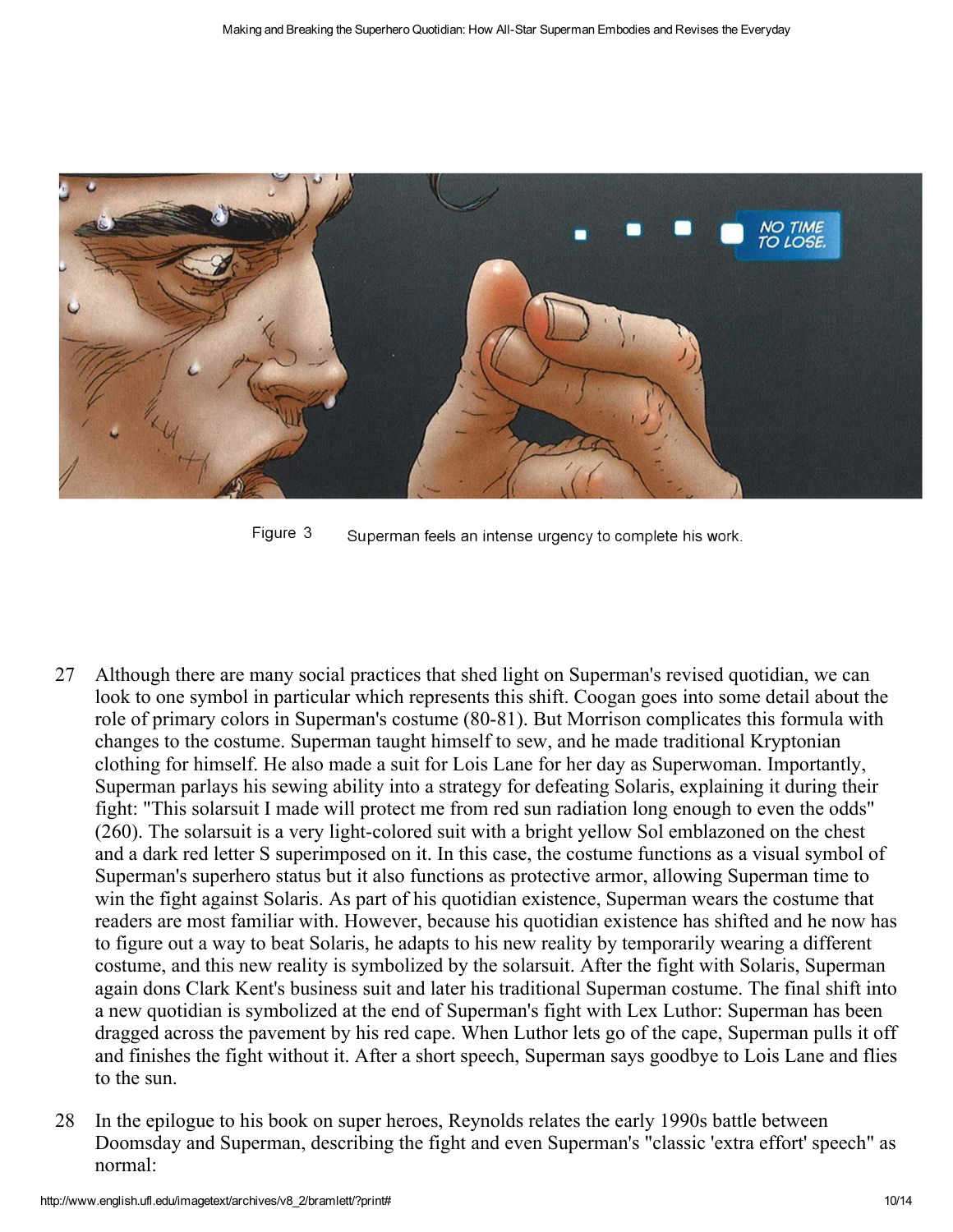The superhero steels himself to make the extra effort that goes beyond what can normally be achieved. Superman even adduces totems of normality as the motivation for his battle: Lois, Jimmy, Metropolis. Both Superman and Doomsday unleash one final, explosive blow, and we turn the page expecting to see Superman tested to the very limit of his strength and emerging once again triumphant ... except that the end of this battle is different. ... [T]urning over the back flap of the comic to reach the final, hidden panel, we see Superman collapsed and clearly dead. (120)

Reynolds relies on expectations here for his reading: readers expect certain events and characters and outcomes in superhero narratives. But he also relies on Superman's expectations, mentioning those elements that Superman expects and finds normal: Lois, Jimmy, and Metropolis. In other words, even Superman has a normal, day-to-day lived experience that he not only expects but relies on. Although Reynolds does not use the concept of the quotidian in his epilogue, he communicates the vision quite convincingly.

29 How different that story is from *All-Star Superman*. During his final battle with Lex Luthor, Superman removes his red cape and finishes the fight without it. After a short speech, Superman says goodbye to Lois Lane and flies to the sun. The final image of Superman is a single panel that takes up an entire page (292). He stands on a kind of transparent platform, bathed in yellow light, presumably at the heart of Sol, the sun of our solar system. He holds a long pole which seems to be wedged into a mechanical device of some kind, like a cog in a machine. Although there are no motion lines (Potsch and Williams 34), there is a clear suggestion of movement because of Superman's posture. He grasps the pole with outstretched arms, and he leans back, with his left leg out in front of him and his right leg back behind him, indicating that he is using a great amount of force to try to pull the pole backward and, in turn, ostensibly move a part of the machinery that he has constructed in the heart of the sun. The lack of motion lines also suggest, however, that this may be a "still" image, one that readers should interpret as a outside of time and as representing a longterm or perhaps eternal state for the Man of Steel.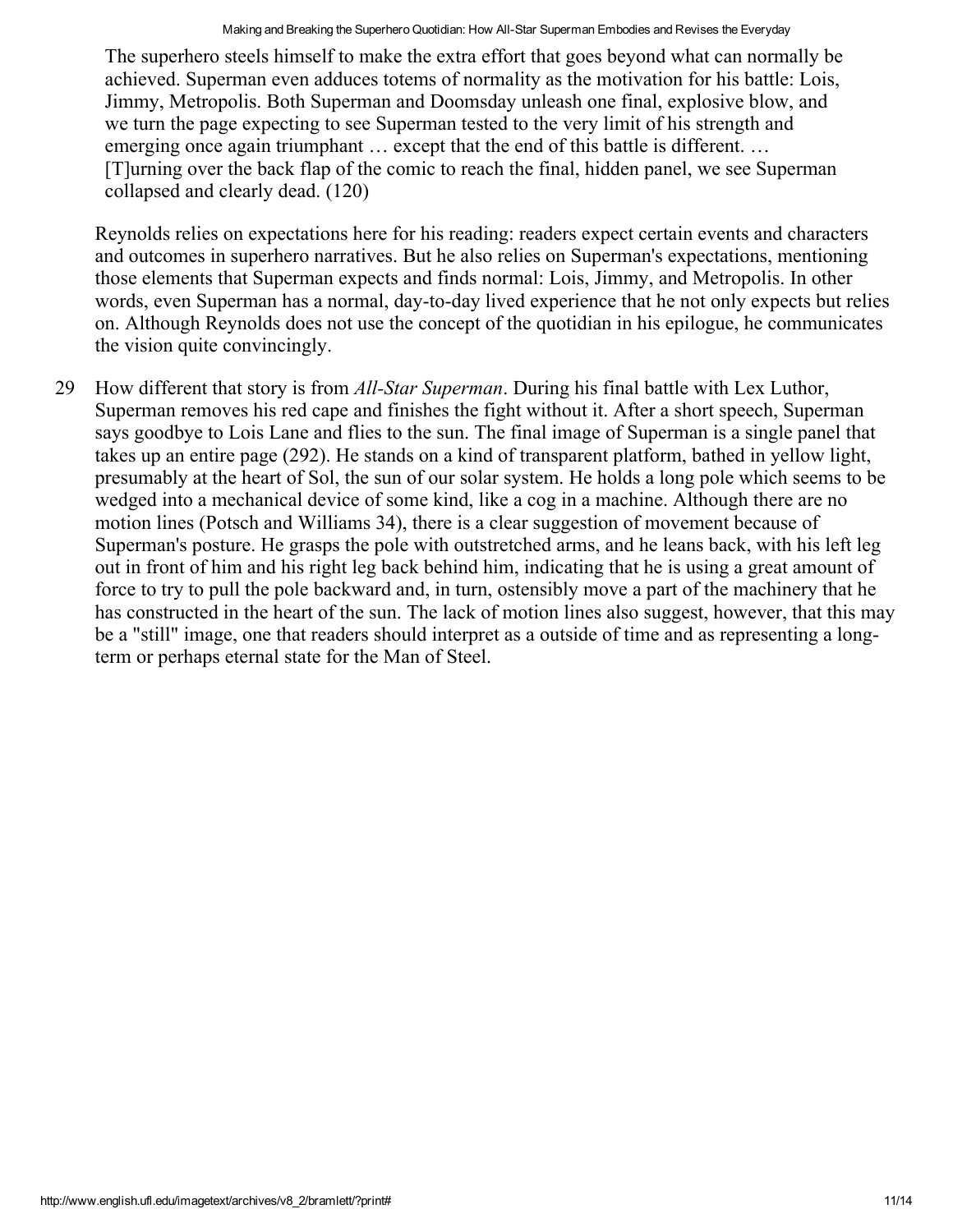

Figure 4 Superman working inside the sun.

- 30 This image, if it is taken to be representative of a year in Superman's life, evinces an extraordinarily radical shift in the quotidian. Superman's everyday life—his constant attention to Metropolis, his regular and predictable rescue of Lois Lane, Jimmy Olsen, and countless others, and his battles with villains like Lex Luthor, Bizarro Superman, and Solaris—has evaporated in the context of a dying star. His day-to-day experience, his lived quotidian, has been translated because Lex Luthor succeeded in creating a world without a Superman.
- 31 In the final scenes of episode 12 of *All-Star Superman*, Jimmy Olsen and Lois Lane talk about Superman, and readers learn that "it's been a whole year since he disappeared" (291). In other words, Superman has been living in the sun for a year, working on some sort of heart to keep the sun alive, which in turn keeps the planet Earth alive and keeps all the people on it warm and fed. Lois denies that Superman is dead, claiming that "he's up there, building an artificial heart to keep the sun alive," and that "he'll be back when he's done" (291). The expression on Jimmy's face suggests his doubt, but the ambiguity of the ending is strong.

### Conclusion

32 In their discussion of the quotidian, Borland and Sutton note that "some responses to disruption may be conservative attempts to reestablish the preexisting status quo" (704). While Superman may have made some attempt at keeping the status quo, he clearly planned for the end of his life and made significant changes to his daily life to achieve those goals. Grant Morrison presents a world-view of superheroes in general and Superman specifically which allows for a deep and meaningful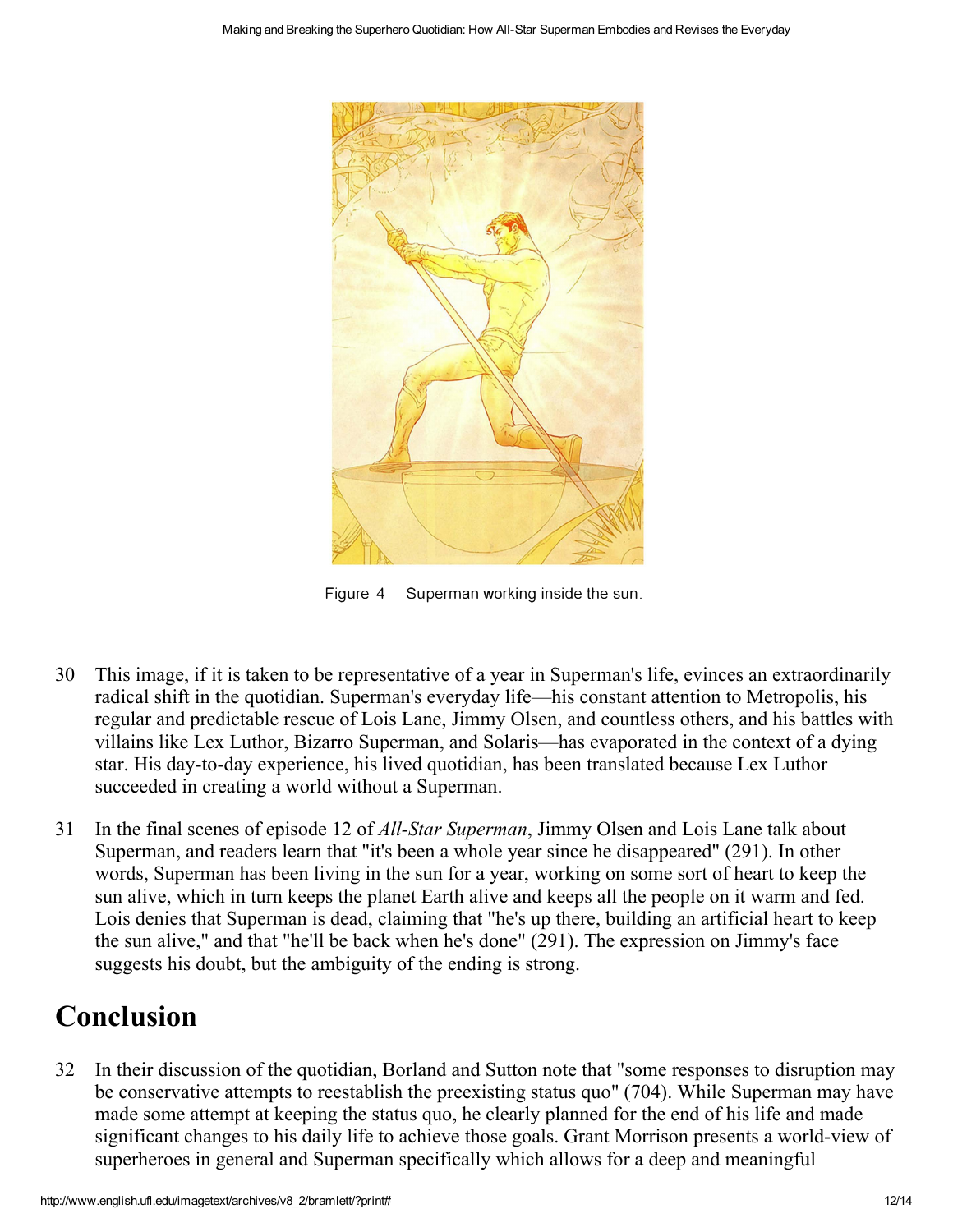understanding of how a superhero can live out a daily grind of saving people and fighting injustice, but also how that same superhero can experience a shift, a translation of a quotidian existence into something alien and extraordinary. If Coogan is right, that Superman is a super man who represents the best achievements of humanity (79), then *All-Star Superman* both reinforces that lesson and makes it even more profound. After he experiences a life-altering traumatic event and finds out that he is dying, Superman chooses not to despair but to redouble his efforts to achieve his mission. His everyday experience—his regular actions and behaviors as well as his beliefs and expectations—is revised when he gains new superpowers and he is able to achieve far more than ever before. Several times in the episodes, readers encounter the phrase "There's always a way." Superman repeats it several times, and it becomes a kind of mantra, both a lesson for the people whom he serves as well as a reminder for Superman himself.

### Acknowledgements

33 Much of the research for this essay was conducted while I was a visiting lecturer in the English Department at Stockholm University (2012-2014), and I presented some preliminary ideas at the Joint Conference on Comics, Graphic Novels, and Bande Dessinée, held June 2013 at the University of Glasgow. I would especially like to thank Adnan Mahmutovic and Francesco-Alessio Ursini for valuable comments on earlier drafts, though any remaining errors are mine. Lastly, I'd like to thank Darin Jensen, who put *All-Star Superman* on my reading list to begin with.

#### Works Cited

Blake, Brandy Ball. "*Watchmen*: The Graphic Novel as Trauma Fiction." *ImageTexT* 5.1 (2010). Web. 14 March 2015.

Borland, Elizabeth and Barbara Sutton. "Quotidian Disruption and Women's Activism in Times of Crisis, Argentina 2002-2003." Gender and Society 21.5 (2007): 700-722. Print.

Bramlett, Frank. "The Role of Culture in Comics of the Quotidian." Journal of Graphic Novels and Comics (2015). Web. 10 February 2015. DOI:10.1080/21504857.2014.1002853.

Butler, Judith. Gender Trouble. London: Routledge. Print.

Coogan, Peter. "The Definition of the Superhero." A Comics Studies Reader. Ed. Jeet Heer and Kent Worcester. Jackson: UP of Mississippi, 2009. 77-93. Print.

Duncan, Randy, and Matthew J. Smith. The Power of Comics: History, Form & Culture. London: Continuum, 2009. Print.

Goffman, Erving. The Presentation of Self in Everyday Life. New York: Anchor Books, 1959.

Gordon, Ian. "The Moral World of Superman and the American War in Vietnam." Journal of Graphic Novels and Comics (2015). Web. 9 March 2015.

Gournelos, Ted. "Othering the Self: Dissonant Visual Culture and Quotidian Trauma in United States Suburbia." Cultural Studies  $\leq$  > Critical Methodologies 9.4: 509-532.

Matsumoto, Yoshiko. "Painful to Playful: Quotidian Frames in the Conversational Discourse of Older Japanese Women." Language in Society 40.5: 591-616. Print.